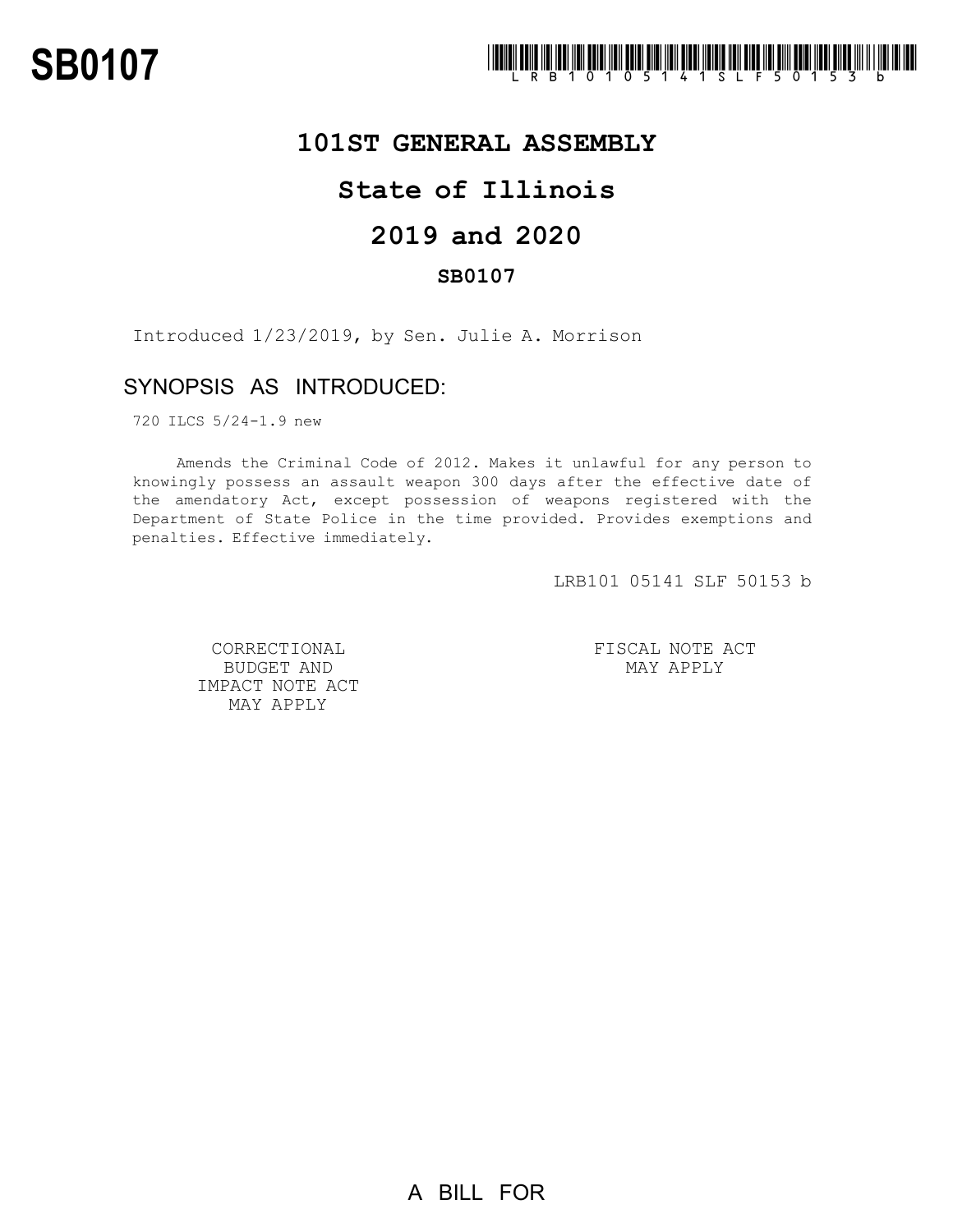6

AN ACT concerning criminal law. 1

(720 ILCS 5/24-1.9 new)

#### **Be it enacted by the People of the State of Illinois, represented in the General Assembly:** 2 3

- Section 5. The Criminal Code of 2012 is amended by adding Sections 24-1.9 as follows: 4 5
- Sec. 24-1.9. Possession, delivery, sale, and purchase of assault weapons. (a) Definitions. In this Section: (1) "Antique firearm" has the meaning ascribed to it in 18 U.S.C. 921 (a)(16). 7 8 9 10 11
- (2) "Assault weapon" means: (A) a semiautomatic rifle that has the capacity to accept a large capacity magazine detachable or otherwise and one or more of the following: (i) only a pistol grip without a stock attached; (ii) any feature capable of functioning as a protruding grip that can be held by the non-trigger hand; 12 13 14 15 16 17 18 19 20 21
- (iii) a folding, telescoping, or thumbhole stock; (iv) a shroud attached to the barrel, or that 22 23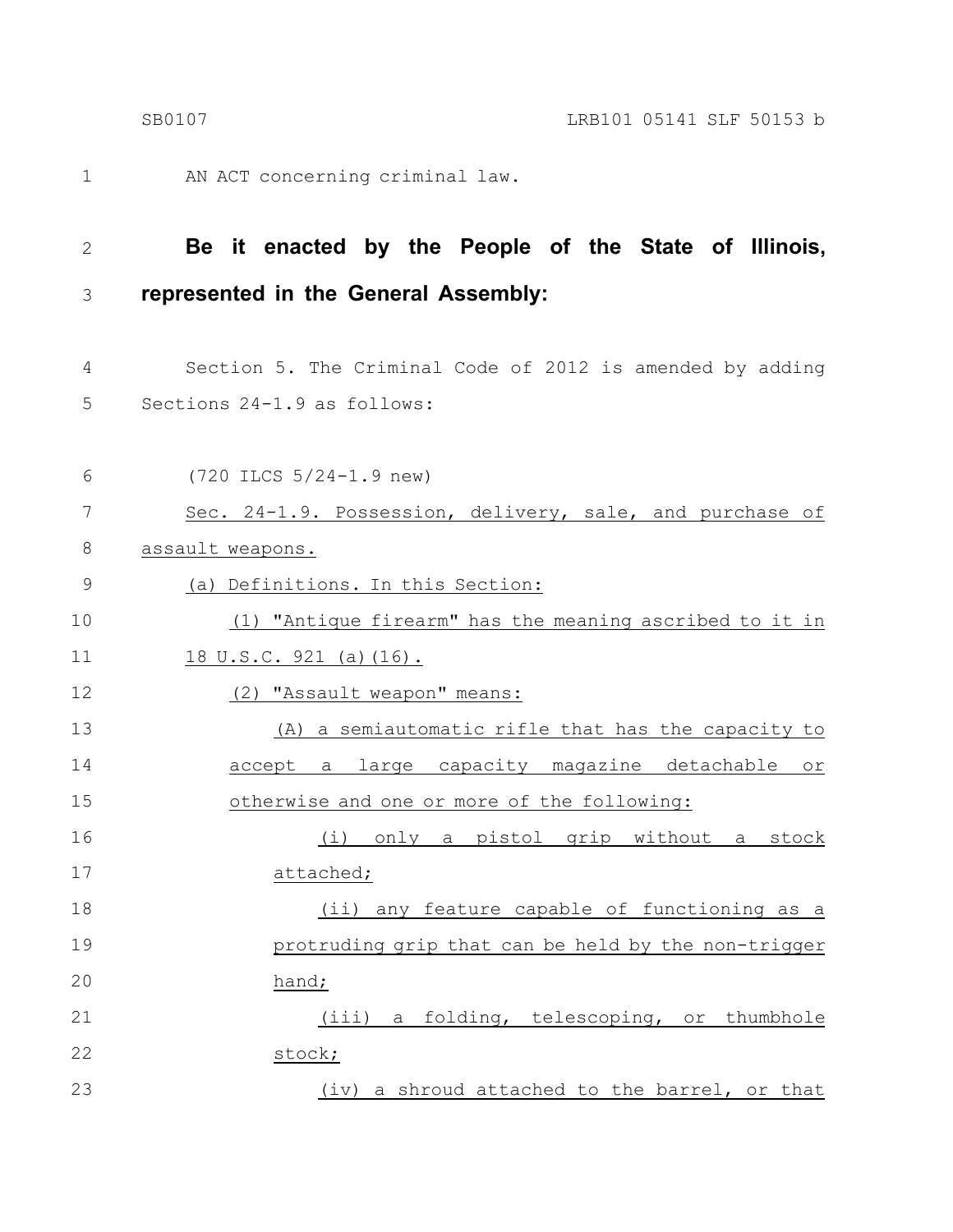| $\mathbf 1$   | partially or completely encircles the barrel,               |
|---------------|-------------------------------------------------------------|
| $\mathbf{2}$  | allowing the bearer to hold the firearm with the            |
| 3             | non-trigger hand without being burned, but                  |
| 4             | excluding a slide that encloses the barrel; or              |
| 5             | (v) a muzzle brake or muzzle compensator;                   |
| 6             | a semiautomatic pistol or any semi-automatic<br>(B)         |
| 7             | rifle that has a fixed magazine, that has the capacity      |
| 8             | to accept more than 10 rounds of ammunition;                |
| $\mathcal{G}$ | (C) a semiautomatic pistol that has the capacity to         |
| 10            | accept a detachable magazine and has one or more of the     |
| 11            | following:                                                  |
| 12            | (i)<br>any feature capable of functioning as a              |
| 13            | protruding grip that can be held by the non-trigger         |
| 14            | hand;                                                       |
| 15            | (ii) a folding, telescoping, or thumbhole                   |
| 16            | stock;                                                      |
| 17            | (iii) a shroud attached to the barrel, or that              |
| 18            | partially or completely encircles the barrel,               |
| 19            | allowing the bearer to hold the firearm with the            |
| 20            | non-trigger hand without being burned, but                  |
| 21            | excluding a slide that encloses the barrel;                 |
| 22            | (iv) a muzzle brake or muzzle compensator; or               |
| 23            | the<br>capacity to accept a detachable<br>$(\triangledown)$ |
| 24            | magazine at some location outside of the pistol             |
| 25            | grip;                                                       |
| 26            | (D) a semiautomatic shotgun that has one or more of         |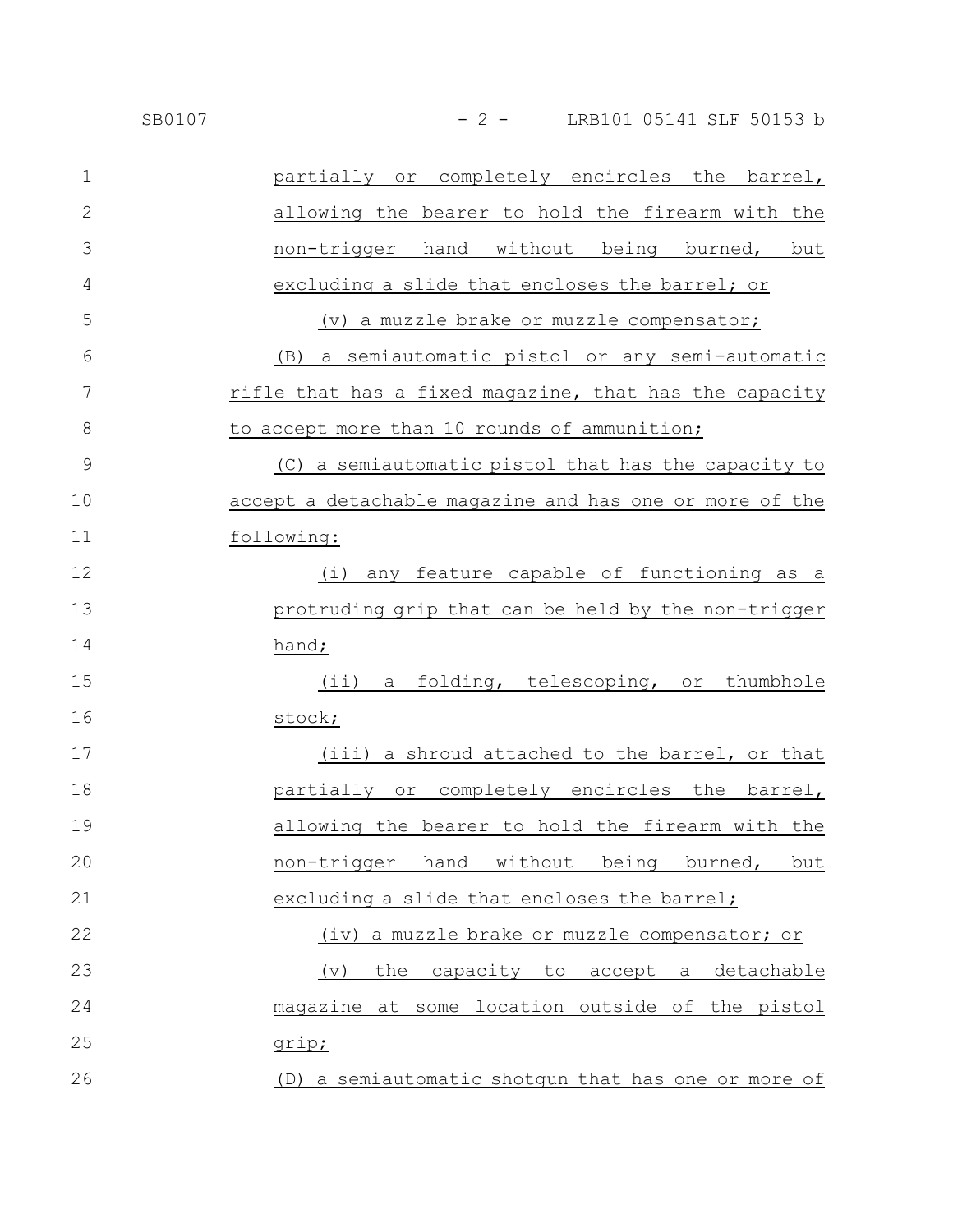| $\mathbf 1$  | the following:                                          |
|--------------|---------------------------------------------------------|
| $\mathbf{2}$ | (i) only a pistol grip without a stock                  |
| 3            | attached;                                               |
| 4            | (ii) any feature capable of functioning as a            |
| 5            | protruding grip that can be held by the non-trigger     |
| 6            |                                                         |
|              | hand;                                                   |
| 7            | (iii) a folding, telescoping, or thumbhole              |
| 8            | stock;                                                  |
| 9            | (iv) a fixed magazine capacity in excess of 5           |
| 10           | rounds; or                                              |
| 11           | ability to accept a detachable<br>(v)<br>an             |
| 12           | magazing                                                |
| 13           | (E) any shotgun with a revolving cylinder; or           |
| 14           | (F) a conversion kit, part or combination of parts,     |
| 15           | from which an assault weapon can be assembled if those  |
| 16           | parts are in the possession or under the control of the |
| 17           | same person.                                            |
| 18           | "Assault weapon" includes, but is not limited to, the   |
| 19           | assault weapon models identified as follows:            |
| 20           | (i) the following rifles or copies or duplicates of     |
| 21           | those rifles:                                           |
| 22           | $(I)$ AK, AKM, AKS, AK-47, AK-74, ARM, MAK90,           |
| 23           | Misr, NHM 90, NHM 91, SA 85, SA 93, VEPR;               |
| 24           | $(II)$ AR-10;                                           |
| 25           | (III) AR-15, Bushmaster XM15, Armalite M15, or          |
| 26           | Olympic Arms PCR;                                       |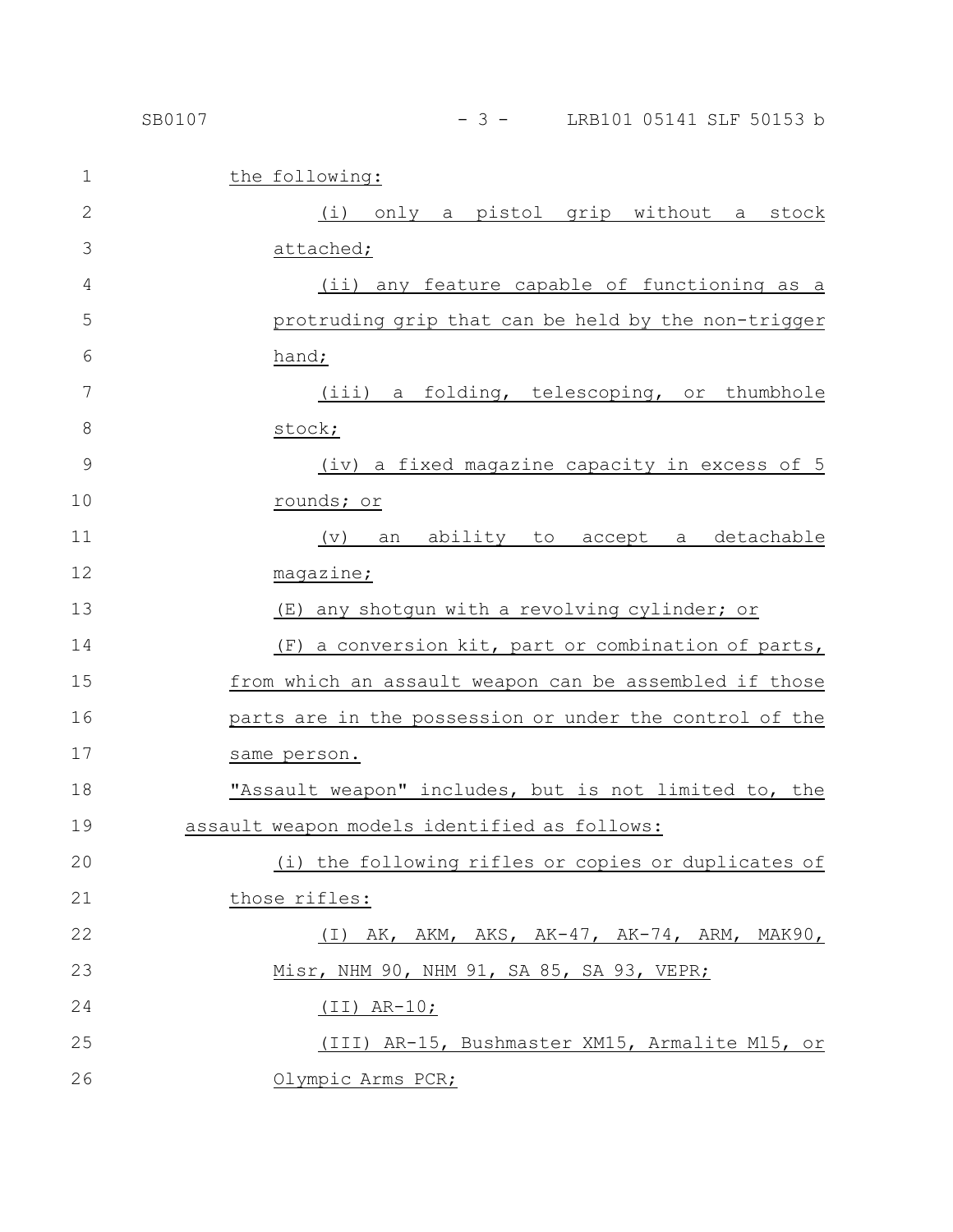|               | SB0107 | - 4 - LRB101 05141 SLF 50153 b                     |
|---------------|--------|----------------------------------------------------|
| $\mathbf{1}$  |        | $(IV)$ AR70;                                       |
| 2             |        | (V) Calico Liberty;                                |
| 3             |        | (VI) Dragunov SVD Sniper Rifle or Dragunov         |
| 4             |        | SVU;                                               |
| 5             |        | (VII) Fabrique National FN/FAL, FN/LAR, or         |
| 6             |        | FNC;                                               |
| 7             |        | <u>(VIII) Hi-Point Carbine;</u>                    |
| 8             |        | (IX) HK-91, HK-93, HK-94, or HK-PSG-1;             |
| $\mathcal{G}$ |        | (X) Kel-Tec Sub Rifle;                             |
| 10            |        | (XI) Saiga;                                        |
| 11            |        | (XII) SAR-8, SAR-4800;                             |
| 12            |        | (XIII) SKS with detachable magazine;               |
| 13            |        | $(XIV)$ SLG 95;                                    |
| 14            |        | (XV) SLR 95 or 96;                                 |
| 15            |        | (XVI) Steyr AUG;                                   |
| 16            |        | (XVII) Sturm, Ruger Mini-14;                       |
| 17            |        | (XVIII) Tavor;                                     |
| 18            |        | (XIX) Thompson 1927, Thompson M1, or Thompson      |
| 19            |        | 1927 Commando; or                                  |
| 20            |        | Uzi, Galil and Uzi Sporter, Galil<br>(XX)          |
| 21            |        | Sporter, or Galil Sniper Rifle (Galatz).           |
| 22            |        | (ii) the following pistols or copies or duplicates |
| 23            |        | of those pistols:                                  |
| 24            |        | $(I)$ Calico M-110;                                |
| 25            |        | (II) MAC-10, MAC-11, or MPA3;                      |
| 26            |        | (III) Olympic Arms OA;                             |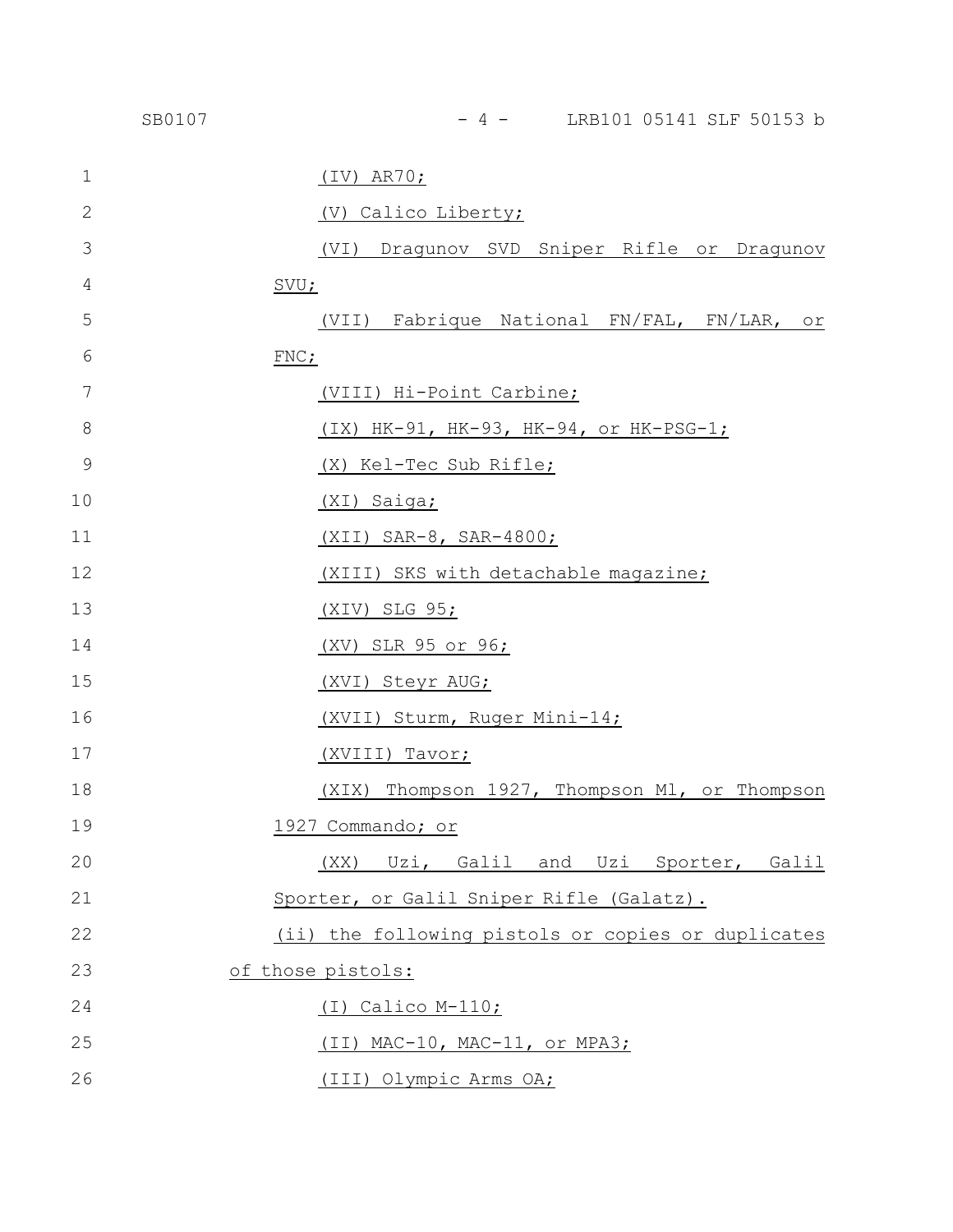| $\mathbf 1$     | TEC-9, TEC-DC9, TEC-22 Scorpion, or<br>$(\text{IV})$        |
|-----------------|-------------------------------------------------------------|
| $\mathbf{2}$    | <u>AB-10; or</u>                                            |
| 3               | $(V)$ Uzi.                                                  |
| 4               | (iii) The following shotguns or copies or                   |
| 5               | duplicates of those shotguns:                               |
| $6\phantom{1}6$ | (I) Armscor 30 BG;                                          |
| 7               | (II) SPAS 12 or LAW 12;                                     |
| $\,8\,$         | (III) Striker 12; or                                        |
| $\mathcal{G}$   | (IV) Streetsweeper.                                         |
| 10              | "Assault weapon" does not include any firearm that has      |
| 11              | been<br>made permanently inoperable, or satisfies<br>the    |
| 12              | definition of antique firearm, or weapons designed for      |
| 13              | Olympic target shooting events.                             |
| 14              | "Assault weapon attachment" means<br>any device<br>(3)      |
| 15              | capable of being attached to a firearm that is specifically |
| 16              | designed for making or converting a firearm into any of the |
| 17              | firearms listed in paragraph (2) of this subsection (a).    |
| 18              | (4) "Detachable magazine" means any ammunition feeding      |
| 19              | device, the function of which is to deliver one or more     |
| 20              | ammunition cartridges into the firing chamber, which can be |
| 21              | removed from the firearm without the use of any tool,       |
| 22              | including a bullet or ammunition cartridge.                 |
| 23              | (5) "Locking mechanism" means secured by a device or        |
| 24              | mechanism, other than the firearm safety, designed to       |
| 25              | render a firearm temporarily inoperable; or a box or        |
| 26              | container capable of containing the firearm and that can be |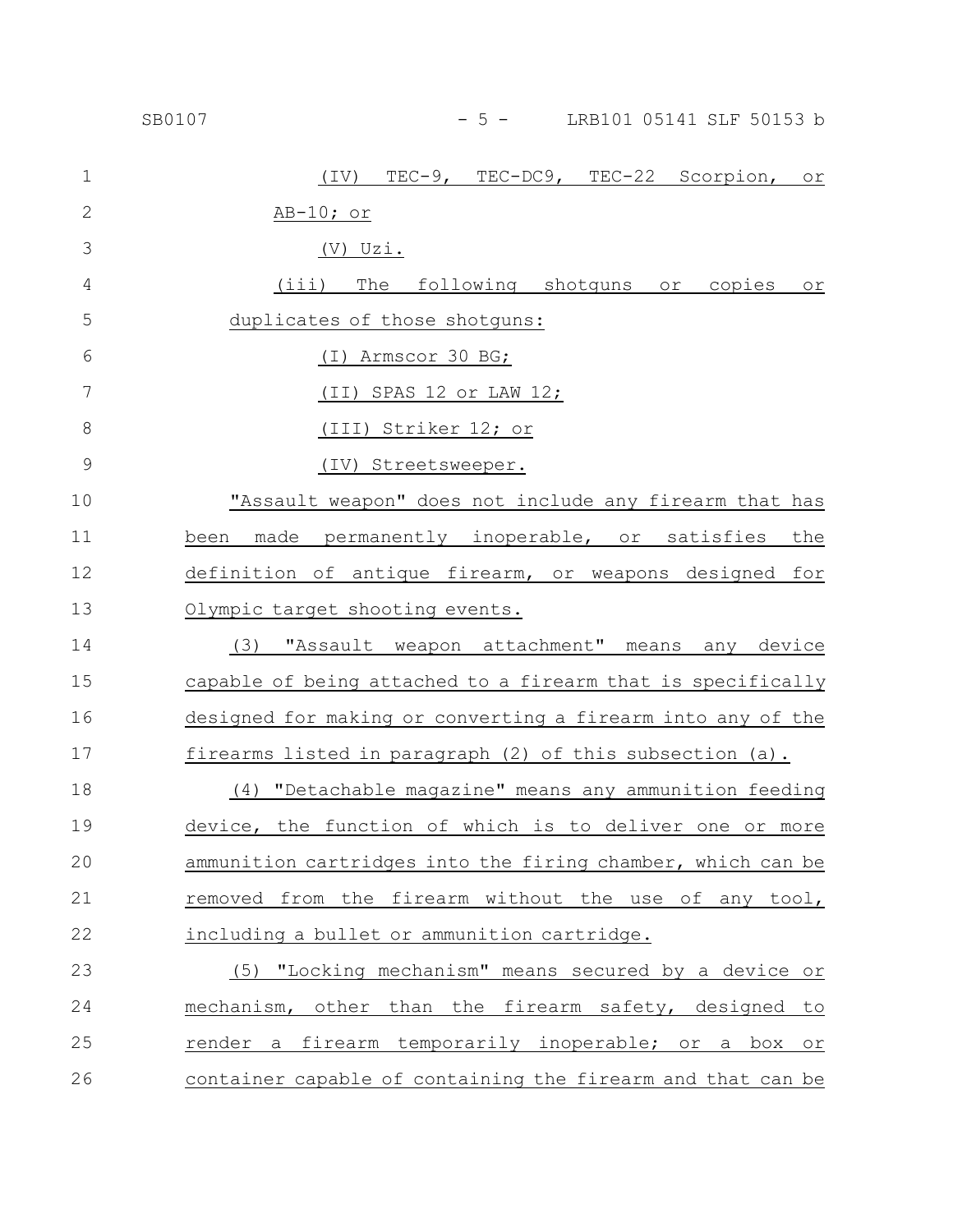| $\mathbf 1$  | securely locked.                                                |
|--------------|-----------------------------------------------------------------|
| $\mathbf{2}$ | "Muzzle brake" means a device attached to the<br>(6)            |
| 3            | muzzle of a weapon that utilizes escaping gas to reduce         |
| 4            | recoil.                                                         |
| 5            | (7) "Muzzle compensator" means a device attached to the         |
| 6            | muzzle of a weapon that utilizes escaping gas to control        |
| 7            | muzzle movement.                                                |
| $8\,$        | (b) The Department of State Police shall take all steps         |
| $\mathsf 9$  | necessary to carry out the requirements of this Section within  |
| 10           | 180 days after the effective date of this amendatory Act of the |
| 11           | 101st General Assembly.                                         |
| 12           | (c) Except as provided in subsections (d), (e), (f), and        |
| 13           | (h) of this Section, on or after the effective date of this     |
| 14           | amendatory Act of the 101st General Assembly, it is unlawful    |
| 15           | for any person within this State to knowingly deliver, sell, or |
| 16           | purchase or cause to be delivered, sold, or purchased or cause  |
| 17           | to be possessed by another, an assault weapon or assault weapon |
| 18           | attachment.                                                     |
| 19           | (d) Except as otherwise provided in subsections (e), (f),       |
| 20           | and (h) of this Section, 300 days after the effective date of   |
| 21           | this amendatory Act of the 101st General Assembly, it is        |
| 22           | unlawful for any person within this State to knowingly possess  |
| 23           | an assault weapon.                                              |
| 24           | (e) This Section does not apply to a person who possessed       |
| 25           | an assault weapon before the effective date of this amendatory  |
| 26           | Act of the 101st General Assembly, provided the person has      |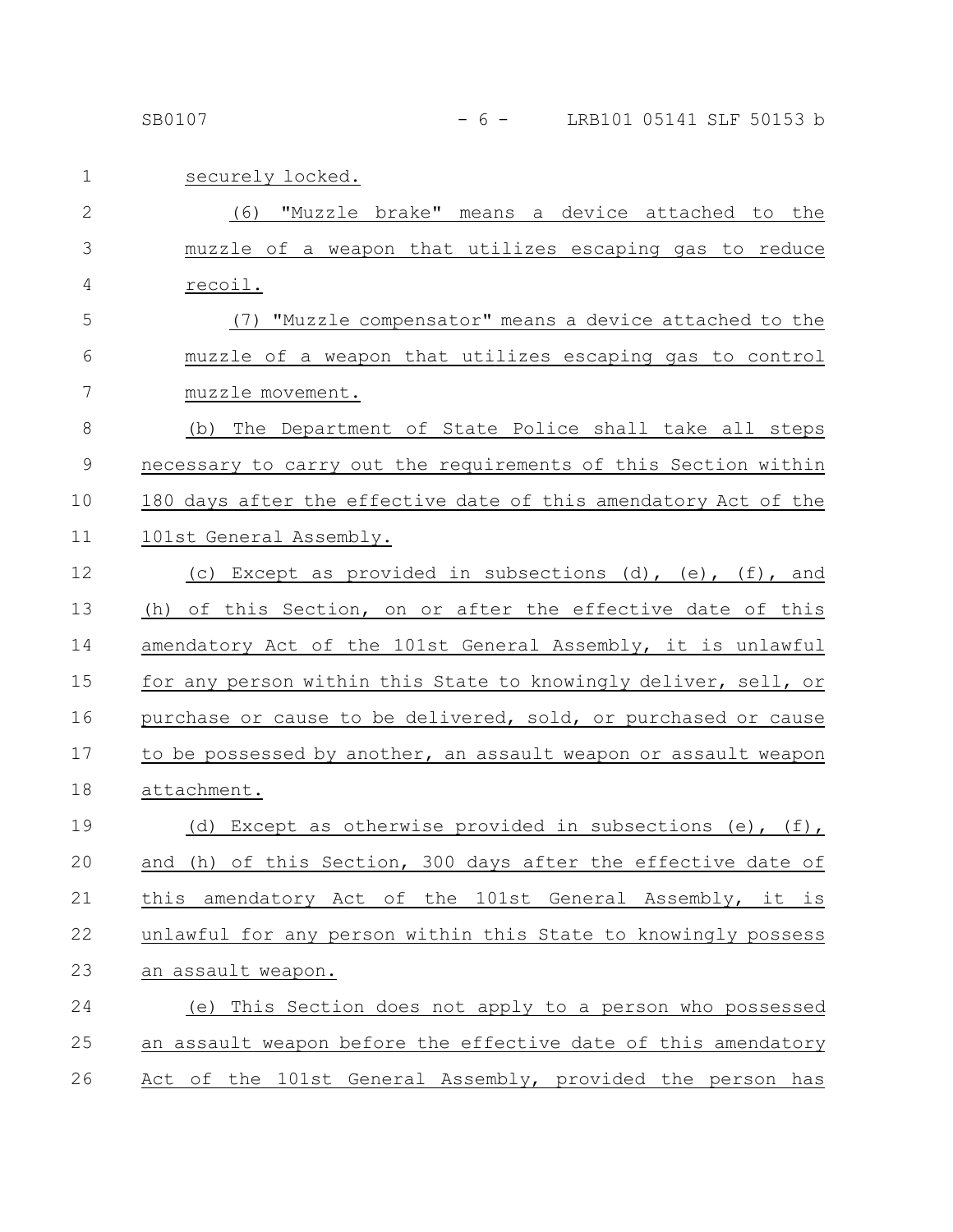|               | SB0107<br>$-7-$<br>LRB101 05141 SLF 50153 b                     |
|---------------|-----------------------------------------------------------------|
| 1             | provided in a registration affidavit, under oath or affirmation |
| 2             | and in the form and manner prescribed by the Department of      |
| 3             | State Police on or after 180 days after the effective date of   |
| 4             | this amendatory Act of the 101st General Assembly but within    |
| 5             | 300 days after the effective date of this amendatory Act of the |
| 6             | 101st General Assembly:                                         |
| 7             | (1) his or her name;                                            |
| 8             | (2) date of birth;                                              |
| $\mathcal{G}$ | (3)<br>Firearm Owner's Identification Card number;              |
| 10            | the make, model, caliber, and serial number of the<br>(4)       |
| 11            | weapon; and                                                     |
| 12            | (5) proof of a locking mechanism that properly fits the         |
| 13            | weapon. The affidavit shall include a statement that the        |
| 14            | weapon is owned by the person submitting the affidavit and      |
| 15            | that he or she owns a locking mechanism for the weapon.         |
| 16            | The affidavit form shall include the following statement        |
| 17            | printed in bold type: "Warning: Entering false information on   |
| 18            | this form is punishable as perjury under Section 32-2 of the    |
| 19            | Criminal Code of 2012."                                         |
| 20            | Beginning 300 days after the effective date of this             |
| 21            | amendatory Act of the 101st General Assembly, the person may    |
| 22            | transfer the assault weapon only to an heir, an individual      |
| 23            | residing in another state maintaining it in another state, or a |
| 24            | dealer licensed as a federal firearms dealer under Section 923  |

of the federal Gun Control Act of 1968. Within 10 days after transfer of the weapon except to an heir, the person shall 25 26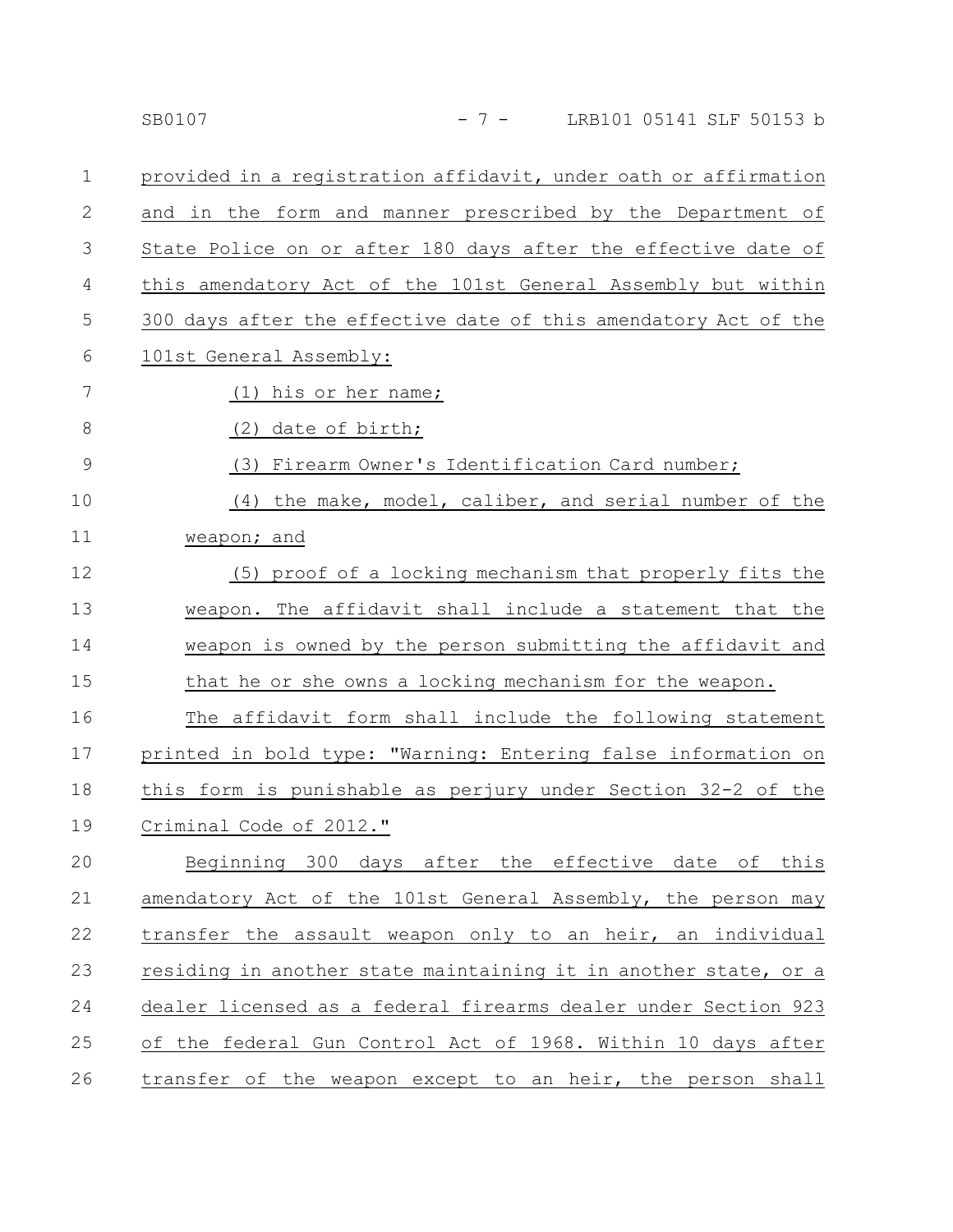SB0107 - 8 - LRB101 05141 SLF 50153 b

notify the Department of State Police of the name and address of the transferee and comply with the requirements of subsection (b) of Section 3 of the Firearm Owners Identification Card Act. The person to whom the weapon is transferred shall, within 60 days of the transfer, complete an affidavit and pay the required registration fee under this Section. A person to whom the weapon is transferred may transfer it only as provided in this subsection. 1 2 3 4 5 6 7 8

(f) This Section does not apply to a peace officer who has retired in good standing from a law enforcement agency of this State and who possesses an assault weapon if the weapon was lawfully possessed and acquired by the peace officer prior to retirement and the retired peace officer within 30 days of retirement registers the weapon with the Department of State Police and pays the required registration fee under this Section. The retired peace officer shall comply with the transfer and notification requirements in subsection (e). 9 10 11 12 13 14 15 16 17

(g) For the purpose of registration required under subsections (e) and (f) of this Section, the Department of State Police shall assess a registration fee of \$25 per person to the owner of an assault weapon. The fee shall be deposited into the State Police Firearm Services Fund. 18 19 20 21 22

### (h) This Section does not apply to or affect any of the following: (1) Peace officers. 23 24 25

(2) Acquisition and possession by a local law 26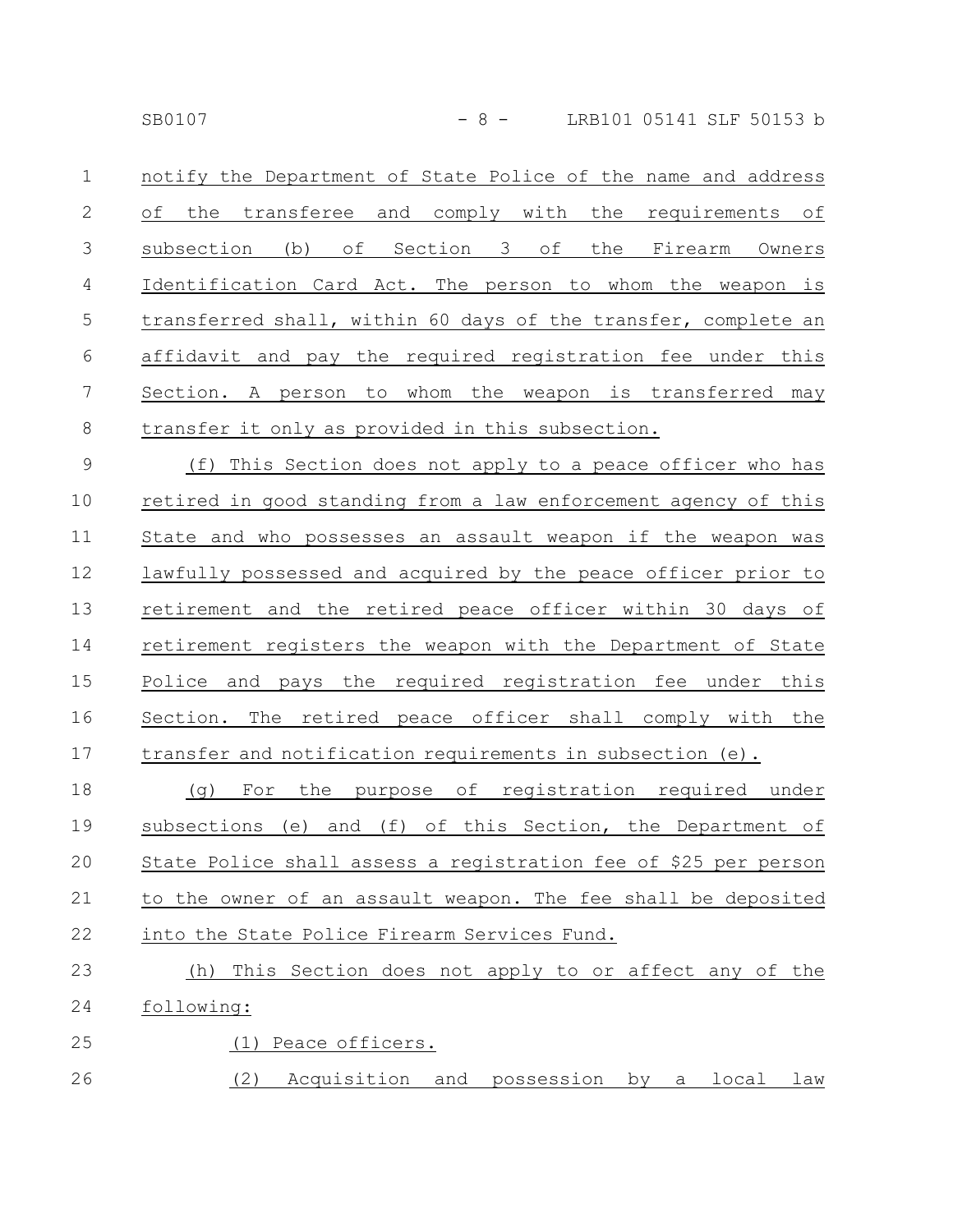### SB0107 - 9 - LRB101 05141 SLF 50153 b

| $\mathbf 1$   | enforcement agency for the purpose of equipping the         |
|---------------|-------------------------------------------------------------|
| $\mathbf{2}$  | agency's peace officers.                                    |
| 3             | (3) Wardens, superintendents, and keepers of prisons,       |
| 4             | penitentiaries, jails, and other institutions for the       |
| 5             | detention of persons accused or convicted of an offense.    |
| 6             | (4) Members of the Armed Services or Reserve Forces of      |
| 7             | the United States or the Illinois National Guard, while in  |
| $8\,$         | the performance of their official duties or while traveling |
| $\mathcal{G}$ | to or from their place of duty.                             |
| 10            | (5) Any company that employs armed security officers in     |
| 11            | this State<br>at a nuclear energy, storage, weapons, or     |
| 12            | development site or facility regulated by the federal       |
| 13            | Nuclear Regulatory Commission and persons employed as an    |
| 14            | armed security force member at a nuclear energy, storage,   |
| 15            | weapons, or development site or facility requlated by the   |
| 16            | federal Nuclear Regulatory Commission who have completed    |
| 17            | the background screening and training mandated by the rules |
| 18            | regulations of the federal Nuclear Regulatory<br>and        |
| 19            | Commission and while in the performance of their official   |
| 20            | duties.                                                     |
| 21            | (6) Manufacture, transportation, or sale of weapons,        |
| 22            | attachments, or ammunition to persons authorized under      |
| 23            | subdivisions (1) through (5) of this subsection (h)<br>to   |
| 24            | possess those items.                                        |
| 25            | (7) Manufacture, transportation, or sale of weapons,        |
| 26            | attachments, or ammunition for sale or transfer in another  |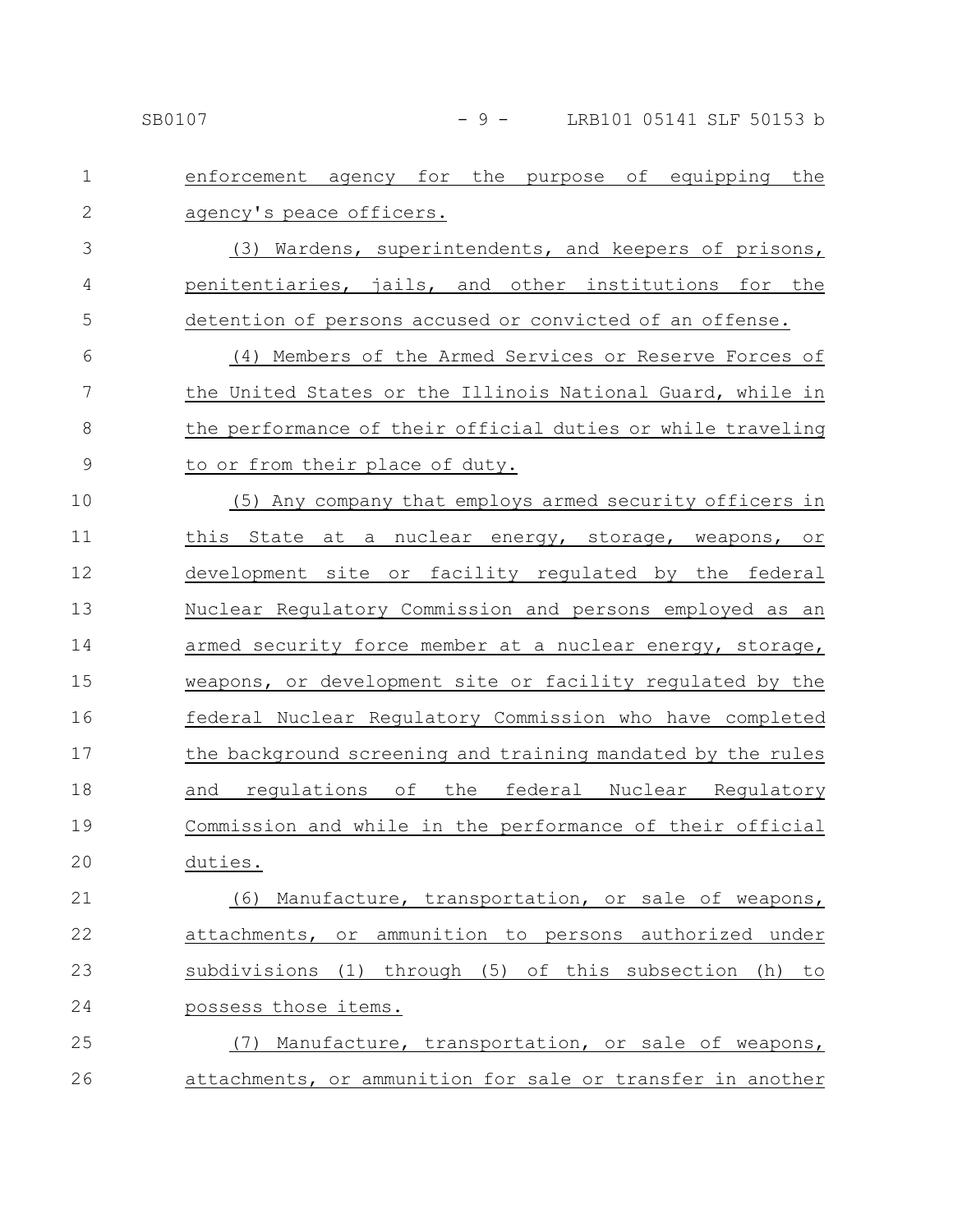1 state.

| $\mathbf{2}$ | (8) Possession of any firearm if that firearm is                                    |
|--------------|-------------------------------------------------------------------------------------|
| 3            | sanctioned by the International Olympic Committee and by                            |
| 4            | Shooting, the national governing body for<br>USA                                    |
| 5            | international shooting competition in the United States,                            |
| 6            | but only when the firearm is in the actual possession of an                         |
| 7            | Olympic target shooting competitor or target shooting                               |
| 8            | coach for the purpose of storage, transporting to and from                          |
| $\mathsf 9$  | <u>Olympic target shooting practice or events if the firearm</u>                    |
| 10           | broken down in a non-functioning state, is not<br>is                                |
| 11           | immediately accessible, or is unloaded and enclosed in a                            |
| 12           | firearm case, carrying box, shipping box, or other similar                          |
| 13           | portable container designed for the safe transportation of                          |
| 14           | firearms, and when the Olympic target shooting competitor                           |
| 15           | or target shooting coach is engaging in those practices or                          |
| 16           | events.                                                                             |
| 17           | (9) Any non-resident who transports, within 24 hours, a                             |
| 18           | weapon for any lawful purpose from any place where he or                            |
| 19           | she may lawfully possess and carry that weapon to any other                         |
| 20           | place where he or she may lawfully possess and carry that                           |
| 21           | if,<br>during<br>the<br>transportation<br>the<br>weapon<br>weapon<br>$\frac{1}{2}S$ |
| 22           | unloaded, and neither the weapon nor any ammunition being                           |
| 23           | is<br>readily accessible<br>is<br>directly<br>transported<br>$\circ$ r              |
| 24           | accessible<br>from<br>the passenger compartment of<br>the                           |
| 25           | transporting vehicle. Provided that, in the case of a                               |
| 26           | vehicle without a compartment separate from the driver's                            |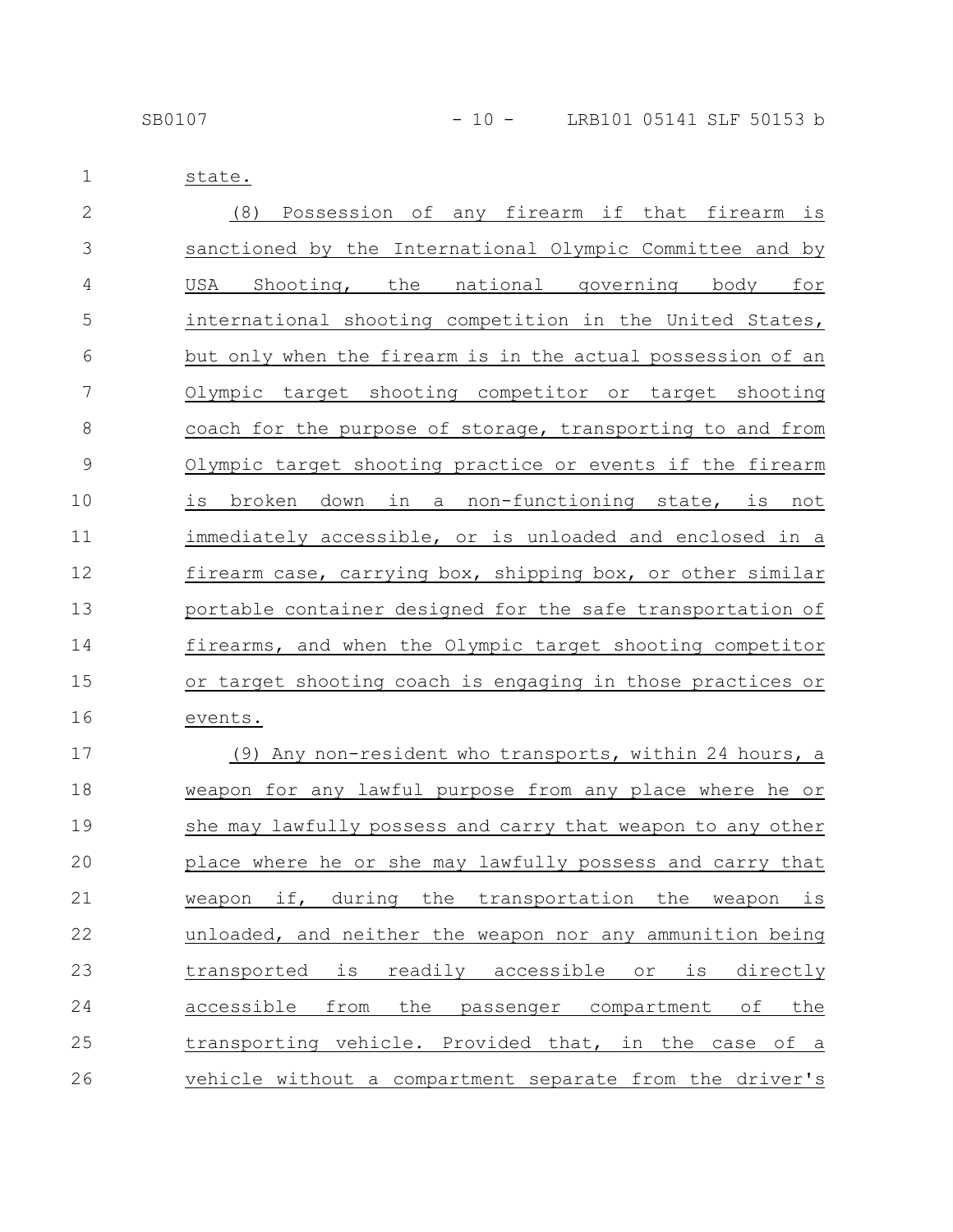#### SB0107 - 11 - LRB101 05141 SLF 50153 b

compartment the weapon or ammunition shall be contained in a locked container other than the glove compartment or console. 1 2 3

(10) Possession of a weapon at events taking place at the World Shooting and Recreational Complex at Sparta, only while engaged in the legal use of this weapon, or while traveling to or from this location if the weapon is broken down in a non-functioning state, or is not immediately accessible, or is unloaded and enclosed in a firearm case, carrying box, shipping box, or other similar portable container designed for the safe transportation of firearms. 4 5 6 7 8 9 10 11 12

(11) Possession of a weapon only for hunting use expressly permitted under the Wildlife Code, or while traveling to or from a location authorized for this hunting use under the Wildlife Code if the weapon is broken down in a non-functioning state, or is not immediately accessible, or is unloaded and enclosed in a firearm case, carrying box, shipping box, or other similar portable container designed for the safe transportation of firearms. 13 14 15 16 17 18 19 20

(12) The manufacture, transportation, possession, sale, or rental of blank-firing assault weapons and the weapon's respective attachments, to persons authorized or permitted, or both authorized and permitted to acquire and possess these weapons or attachments for the purpose of rental for use solely as props for a motion picture, 21 22 23 24 25 26